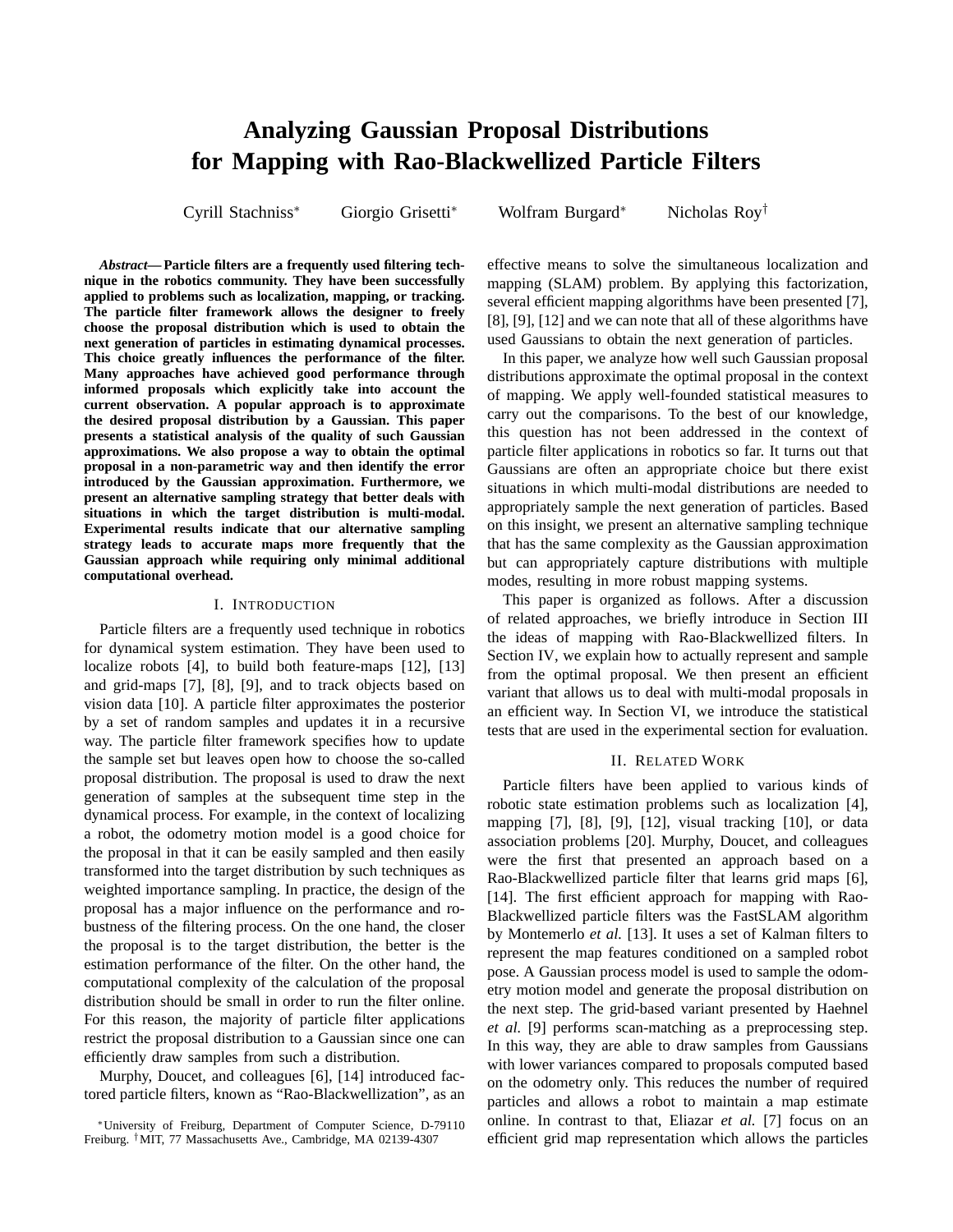to share a map. Subsequently, Montemerlo *et al.* published FastSLAM2 [12] that uses an informed proposal based on the most recent sensor observation to restrict the space for sampling. Again, to efficiently draw the next generation of particles, the distribution is assumed to be Gaussian. Grisetti *et al.* [8] extended FastSLAM2 to deal with largescale occupancy grid maps. This technique combines scanmatching on a per particle basis with informed Gaussian proposal distributions.

To the best of our knowledge, there exists no evaluation of how well the Gaussian proposal distributions approximate the optimal proposal which in general is non-Gaussian in the context of mapping. There exist approaches that show that the uncertainty of certain SLAM techniques monotonically decreases over time. For example, Newman proved this property for the relative map filter and also showed that "in the limit, as the number of observations increases, the relative map becomes perfectly known" [15]. In the context of particle filters for SLAM, Montemerlo *et al.* [12] showed that FastSLAM2 "converges [...] for a restricted class of linear Gaussian problems". It, however, makes no statement about the validity of Gaussian approximations in real world settings.

# III. LEARNING MAPS WITH RAO-BLACKWELLIZED PARTICLE FILTERS

A particle filter requires three sequential steps to update its estimate. Firstly, one draws the next generation of samples from the so-called proposal distribution  $\pi$ . Secondly, one assigns a weight to each sample. The weights account for the fact that the proposal distribution is in general not equal to the target distribution. The third step is the resampling step in which the target distribution is obtained from the weighted proposal by drawing particles according to their weight.

In the context of the SLAM problem, one aims to estimate the trajectory of the robot as well as a map of the environment. The key idea of a Rao-Blackwellized particle filter for SLAM is to separate the estimate of the trajectory  $x_{1:t}$  of the robot from the map  $m$  of the environment. This is done by the following factorization

$$
p(x_{1:t}, m \mid z_{1:t}, u_{1:t-1}) =
$$
  
 
$$
p(m \mid x_{1:t}, z_{1:t}) \cdot p(x_{1:t} \mid z_{1:t}, u_{1:t-1}),
$$
 (1)

where  $z_{1:t}$  is the observation sequence and  $u_{1:t-1}$  the odometry information. In practice, the first term of Eq. (1) is estimated using a particle filter and the second term turns into "mapping with known poses".

One of the main challenges in particle filtering is to choose an appropriate proposal distribution. The closer the proposal is to the true target distribution, the more precise is the estimate represented by the sample set. Typically, one requires the proposal  $\pi$  to fulfill the assumption

$$
\pi(x_{1:t} \mid z_{1:t}, u_{1:t-1}) = \pi(x_t \mid x_{1:t-1}, z_{1:t}, u_{1:t-1})
$$

$$
\cdot \pi(x_{1:t-1} \mid z_{1:t-1}, u_{1:t-2}). \tag{2}
$$

According to Doucet [5], the distribution  $\sim$ 

 $\sim$ 

$$
p(x_t \mid m_{t-1}^{(i)}, x_{t-1}^{(i)}, z_t, u_{t-1}) =
$$
  
\n
$$
\frac{p(z_t \mid m_{t-1}^{(i)}, x_t) p(x_t \mid x_{t-1}^{(i)}, u_{t-1})}{p(z_t \mid m_{t-1}^{(i)}, x_{t-1}^{(i)}, u_{t-1})}
$$
 (3)

 $\lambda$ 

 $\lambda$ 

 $\lambda$ 

is the optimal proposal for particle  $i$  with respect to the *variance of the particle weights* that satisfies Eq. (2). This proposal minimizes the degeneracy of the algorithm (Proposition 4 in [5]). As a result, the computation of the weights turn into

 $\lambda$ 

$$
w_{t}^{(i)} = w_{t-1}^{(i)} \frac{\eta p(z_t \mid m_{t-1}^{(i)}, x_t^{(i)}) p(x_t^{(i)} \mid x_{t-1}^{(i)}, u_{t-1})}{p(x_t \mid m_{t-1}^{(i)}, x_{t-1}^{(i)}, z_t, u_{t-1})} (4)
$$
  
 
$$
\propto w_{t-1}^{(i)} \frac{p(z_t \mid m_{t-1}^{(i)}, x_t^{(i)}) p(x_t^{(i)} \mid x_{t-1}^{(i)}, u_{t-1})}{\frac{p(z_t \mid m_{t-1}^{(i)}, x_t) p(x_t \mid x_{t-1}^{(i)}, u_{t-1})}{p(z_t \mid m_{t-1}^{(i)}, x_{t-1}^{(i)}, u_{t-1})} (5)
$$

$$
= w_{t-1}^{(i)} \cdot p(z_t \mid m_{t-1}^{(i)}, x_{t-1}^{(i)}, u_{t-1}) \tag{6}
$$

$$
= w_{t-1}^{(i)} \cdot \int p(z_t | x') p(x' | x_{t-1}^{(i)}, u_{t-1}) dx'. \quad (7)
$$

Unfortunately, the optimal proposal distribution is in general not available in closed form or in a suitable form for efficient sampling. As a result, most efficient mapping techniques use a Gaussian approximation of the optimal proposal. This approximation is easy to compute and allows the robot to sample efficiently. As we will show in this paper, the Gaussian assumption is not always justified. To provide examples for this statement, we first compute the optimal proposal explicitly and then compare it to the Gaussian approximation. Using the optimal proposal in a mapping system leads to computationally expensive operations which are explained in the next section in more detail.

# IV. COMPUTING AND SAMPLING FROM THE OPTIMAL PROPOSAL

This section explains how to compute the optimal proposal and how to sample from that distribution. In mapping as well as in many other problems, there is no closed form solution available but we can arrive at a high-fidelity numerical solution for the likelihood function. In our case, the numerator of Eq. (3) is the product of the observation likelihood and the odometry motion model. When using laser range finders, the dominating factor is the observation likelihood. To point-wise evaluate the observation likelihood, we use the so called "beam endpoint model" [19]. In this model, the individual beams within a scan are considered to be independent. Furthermore, the likelihood of a beam is computed based on the distance between the endpoint of the beam and the closest obstacle from that point. Using this point-wise evaluation of the observation likelihood, we can compute a three-dimensional histogram providing the observation likelihood for the different poses.

The second term in Eq. (3) is the robot motion model. In this paper, we consider the "banana-shaped" distribution known from most approaches to Monte-Carlo localization [4]. The likelihood for the individual poses is computed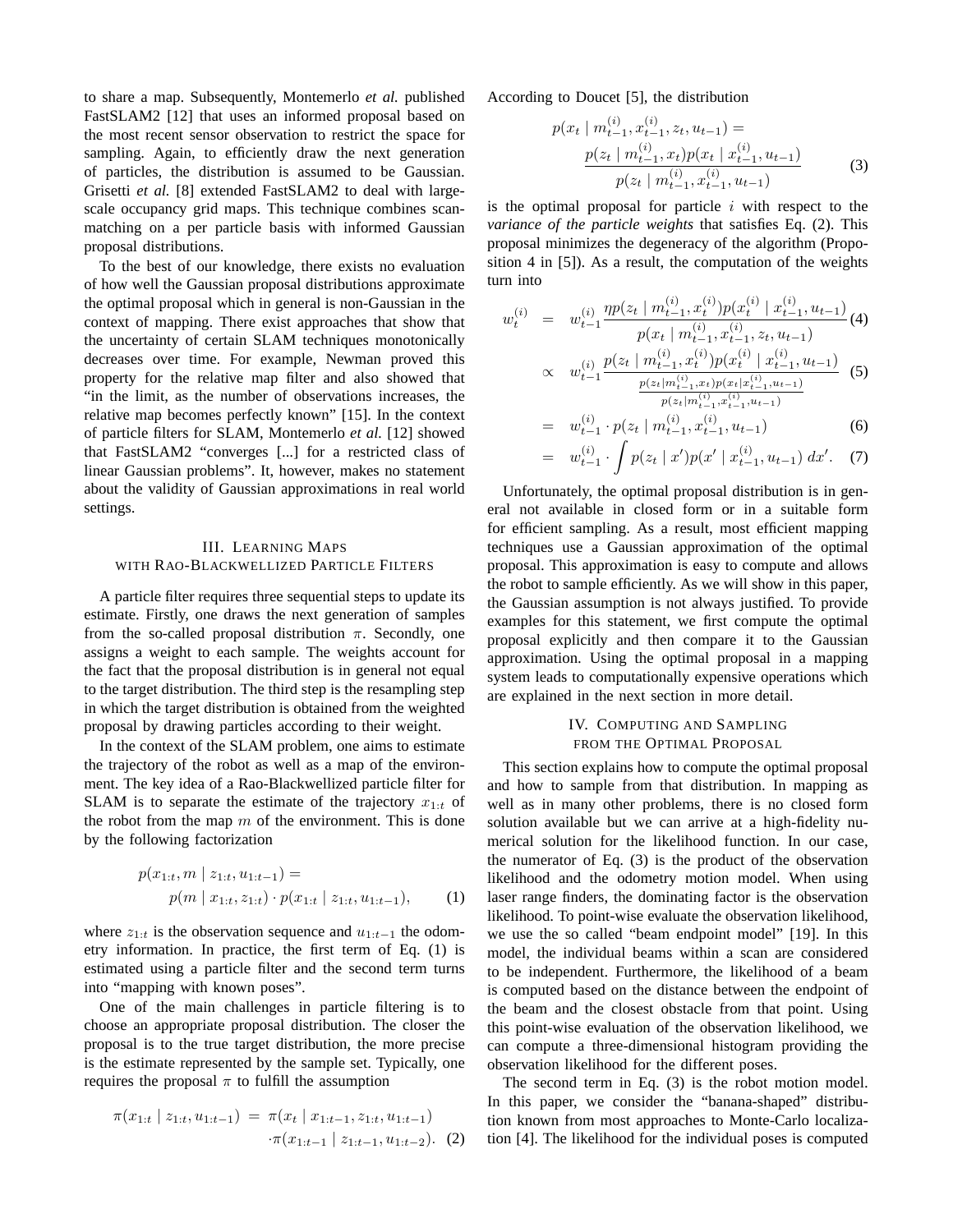point-wise and is stored in a histogram. This histogram describes the likelihood function in a non-parametric form. Histograms, however, are affected by discretization errors. To smooth this effect, we furthermore apply the Parzen window/kernel estimator [1] based on the evaluated data points. Let  $x^j$  be the evaluated poses, then this estimator is defined as

$$
\hat{p}(x) = \frac{p(x^j)}{h} \sum_{j=1}^n K\left(\frac{x - x^j}{h}\right) \tag{8}
$$

where h is called Parzen window. We chose the kernel  $K(u)$ as

$$
K(u) = \frac{1}{\sqrt{2\pi}} \exp\left(-\frac{u^2}{2}\right). \tag{9}
$$

This technique allows us to smooth the histogram data and in this way avoid the discontinuities which are inherent in the histogram representation itself. Furthermore, we can make the likelihood of the smoothed histogram arbitrarily close to the optimal distribution of Eq. (3) by increasing the resolution of the local grid map and reducing the size of the histogram bins.

Given this non-parametric estimator, we can perform rejection sampling to draw the next generation of particles. Obviously, this results in a highly inefficient mapping system with respect to the computation time. However, it allows us to sample from an arbitrarily close approximation to the optimal proposal distribution and to compare it to its Gaussian approximation.

As we will illustrate in the experiments, in most cases the proposal can be safely approximated by a Gaussian. This explains why existing methods based on this particular approximation have been so successful. In certain situations, however, the distribution is highly non-Gaussian and often multi-modal so that the Gaussian does not properly approximate the true distribution which in turn can lead to the divergence of the filter. To overcome this problem, we present an alternative sampling method in the following section. This sampling strategy is able to handle multiple modes in the likelihood functions used as the proposal distribution. Note that our approach does not require any significant computational overhead compared to existing mapping systems that apply scan-matching in combination with a Gaussian proposal [8].

#### V. EFFICIENT MAPPING

# WITH MULTI-MODAL PROPOSAL DISTRIBUTIONS

In this section, we present our alternative sampling strategy that can handle multiple modes in the distributions while at the same time keeping the efficiency of a Gaussian proposal distribution. Our approach is equivalent to computing a sum of weighted Gaussians to model the proposal but does not require the explicit computation of a sum of Gaussians. Note that an open source implementation of our mapping system using this technique is available online [18].

Our previous method [8] first applies scan-matching on a per-particle basis. It then computes a Gaussian proposal *for*



Fig. 1. The left image illustrates a 1D likelihood function and an odometry measurement. Conventional informed sampling first performs scan-matching starting from the odometry measurement. In this situation, the scan-matcher will find a local peak in the likelihood function (most likely mode 1) and the future sample will be drawn from a Gaussian centered at this single mode. The right image illustrates the new approach. It draws the sample first from the odometry model and applies scan-matching afterwards. When a drawn sample falls into the area colored black, the scan-matcher will converge to mode 1, otherwise, it will converge to mode 2. By sampling first from the odometry, then applying scan-matching, and finally computing local Gaussian approximations, multiple modes in the likelihood function are likely to be covered by the overall sample set.

*each sample* by evaluating poses around the pose reported by the scan-matcher. This technique yields accurate results in case of a uni-modal distribution, but encounters problems in that it focuses only on the dominant mode to which the scan-matching process converges. The left image in Figure 1 illustrates an example in which the scan-matching process converges to the dominant peak denoted as "mode 1". As a result, the Gaussian proposal samples only from this mode and at most a few particles cover "mode 2" (and only if the modes are spatially close). Even if such situations are rarely encountered in practice, we found in our experiments that they are one of the major reasons for filter divergence.

One of the key ideas of our approach is to adapt the scanmatching/sampling procedure to better deal with multiple modes. It consists of a two step sampling. First, only the odometry motion model is used to propagate the samples. This technique is known from standard Monte-Carlo localization approaches (c.f. [4]) and allows the particles to cover possible movements of the robot. In a second step, gradient descent scan-matching is applied based on the observation likelihood and the denominator of Eq. (3). As a result, each sample converges to the mode in the likelihood function that is closest to its own starting position. Since the individual particles start from different locations, they are likely to cover the different modes in their corresponding likelihood functions as illustrated in the right image of Figure 1. Our approach leads to sample sets distributed according to a Gaussian *around the modes* in the observation likelihood functions. As we will demonstrate in the experimental results, this technique leads to proposal distributions which are closer to the optimal proposal given in Eq. (3) than the Gaussian approximations; when the distribution has only a single mode, the solution is equivalent to previous approaches [8].

## VI. STATISTICAL TESTS

To analyze how close the Gaussian proposal as well as our new proposal are to the optimal proposal distribution, we make use of three statistical measures. First, we apply the Anderson-Darling test on normality [2]. This test is reported to be one of the most powerful tests in statistics for detecting most departures from normality. This test is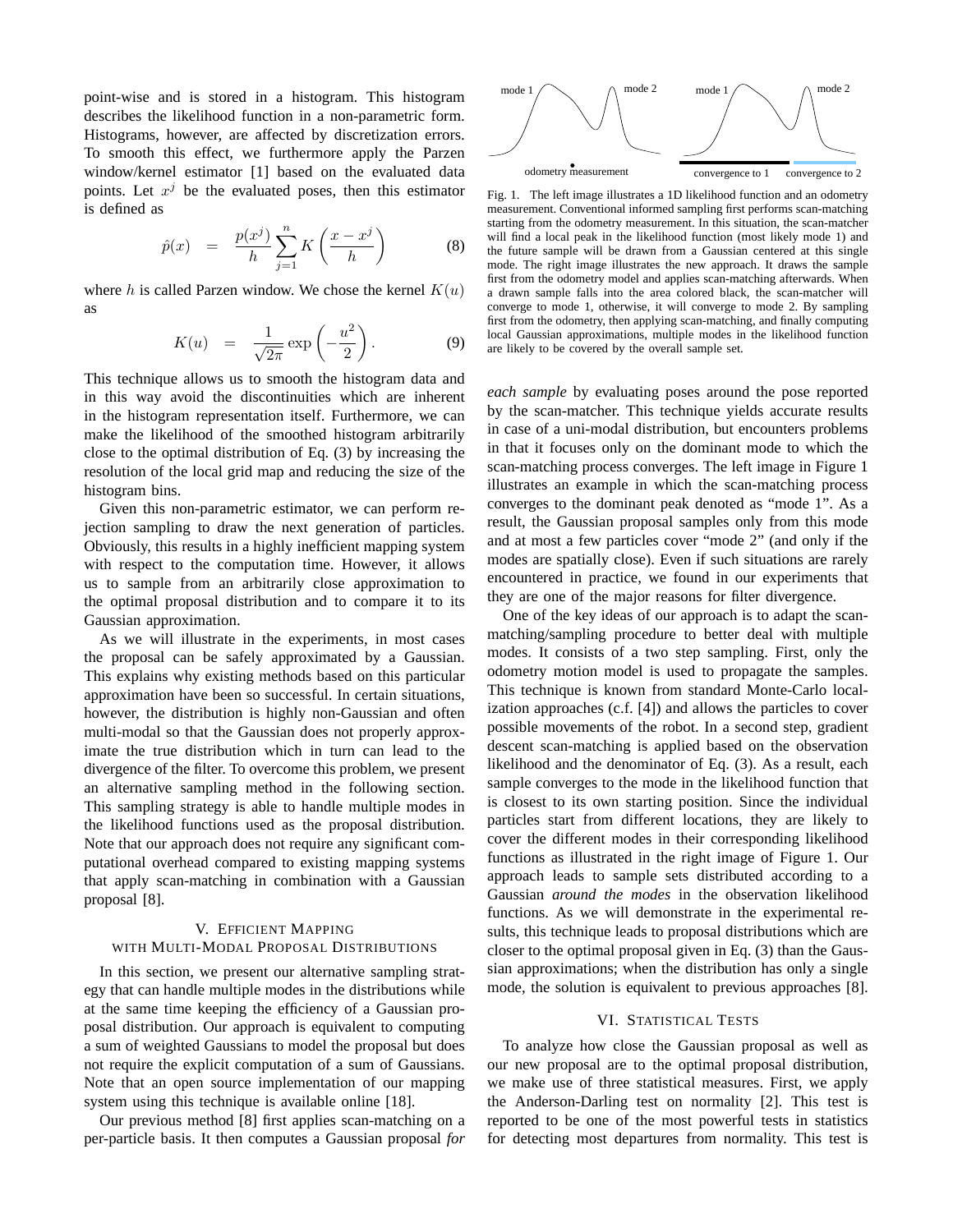superior to the Kolmogorov-Smirnov test and has a similar performance than the Shapiro-Wilk test [16]. Second, we use the Kullback-Leibler divergence [11] to measure the distance between distributions. Third, we make use of a measure taken from the Cramér-von-Mises test  $[3]$ ,  $[21]$  to identify differences between distribution.

Given a set of *n* samples  $\{y^1 < \ldots < y^n\}$  in ascending order of magnitude, the Anderson-Darling (AD) test computes the A statistic as

$$
A = -n - \sum_{k=1}^{n} \frac{2k-1}{n} \left[ \ln F(y^k) + \ln(1 - F(y^{n+1-k})) \right],
$$
 (10)

where  $F$  is the cumulated density function (CDF) of the distribution that is assumed to have generated the samples. In our case,  $F$  is the CDF of the normal distribution.

To determine if the samples are generated by a Gaussian or not, one needs to test if

$$
A \cdot \left(1 + \frac{0.75}{n} + \frac{2.25}{n^2}\right) \leq c, \tag{11}
$$

where  $c$  is the Anderson-Darling test value for normal distributions corresponding to a desired level of significance. For example, for a 95% confidence test of normality, the corresponding  $c$  is 0.752.

This test allows us to check if the optimal proposal is in fact a Gaussian distribution. An interesting property of the AD test is that it also provides a confidence level for its result. To apply this test, we only need to draw a sample set from the optimal proposal and compute Eq. (10) and Eq. (11). Performing this test for all proposals generated during a mapping experiment provides a measure of how often a sample set is generated from a wrong distribution.

Besides the Anderson-Darling test, we apply the Kullback-Leibler divergence (KLD) which is a frequently used technique to measure the distance between two arbitrary distributions. This allows us to also compare our proposal given in the previous section to the optimal proposal distribution. A KLD value of zero indicates that the distributions are equal and the higher the KLD, the bigger is the difference between them. The KLD between  $p$  and  $f$  is defined as

$$
KLD(p, f) = \int p(x) \cdot \log \left(\frac{p(x)}{f(x)}\right) dx. \quad (12)
$$

The KLD takes into account a quotient between two distributions. This can give a high weight to differences in the tails of the distributions (see Eq. (12), where  $f(x)$  is small).

An alternative measure for comparison is used in the Cramér-von-Mises test  $[3]$ ,  $[21]$ . It measures the disparity of two distributions by taking into account their cumulative density functions (CDF). Since it does not use a quotient as the KLD does, it gives less weight to the tails of the distribution. It computes the integral over the squared distances between the CDFs. Let  $p$  and  $f$  be the distributions to compare and  $P$  and  $F$  the corresponding CDFs. Then,

$$
d(p, f) = \int [P(x) - F(x)]^2 \, dP(x) \tag{13}
$$

#### TABLE I

PROPOSAL DISTRIBUTIONS WHICH ARE REGARDED AS GAUSSIANS ACCORDING TO THE ANDERSON-DARLING TEST (95% CONFIDENCE).

| <b>Dataset</b>           | Gaussian<br>Non-Gauss |            | Multi-modal |
|--------------------------|-----------------------|------------|-------------|
|                          | proposal              | (unimodal) | proposal    |
| Intel Research Lab       | 89.2%                 | $7.2\%$    | $3.6\%$     |
| <b>FHW Museum</b>        | $84.5\%$              | 10.4%      | $5.1\%$     |
| Belgioioso               | 84.0%                 | 10.4%      | $5.6\%$     |
| <b>MIT CSAIL</b>         | $78.1\%$              | 15.9%      | $6.0\%$     |
| <b>MIT Killian Court</b> | 75.1%                 | 19.1%      | 5.8%        |
| Freiburg Bldg. 79        | 74.0%                 | 19.4%      | $6.6\%$     |

provides a measure about the similarity of both distributions which is zero if both are equal.

The three techniques presented here are used in our experiments to identify the differences between the individual proposals and to illustrate potential weaknesses of the Gaussian proposals.

## VII. EXPERIMENTS

The experiments presented in this paper are all based on real world data. We furthermore used freely available datasets to perform our analysis. The learned maps and the datasets used here are available online [17].

## *A. Quality of Gaussian Proposals*

In the first experiment, we carried out the Anderson-Darling (AD) test with a confidence of 95% to determine if the optimal proposal can be considered as Gaussian. The results of the test are described in Table I. As can be seen, depending on the dataset, in the optimal proposal was non-Gaussian in 10% to 26% of all cases.

By visually inspecting the datasets and resulting maps, we observed two different scenarios in which non-Gaussian situations occurred. Firstly, we often observed non-Gaussian observation likelihood functions in highly cluttered environments where small changes in the position led to substantial changes of the likelihood. Multi-modal distributions are likely to occur and Gaussians are not well suited to serve as a proposal in these cases. Secondly, non-Gaussian proposals occurred when the robot was moving in environments with long corridors, a fact that surprised us. At first sight, this may appear counterintuitive since corridors are well-structured environments. However, in positions where the robot cannot observe the end of the corridor with its sensor, the likelihood along the main axis of the corridor is almost constant which is highly non-Gaussian and can lead to a negative result of the AD test. One example is MIT Killian Court, consisting mainly of long corridors. Note that even if the AD test fails in such situations, Gaussians can be still good proposals.

In addition to testing acceptance as a Gaussian distribution, we analyzed the distance between the optimal proposal and its Gaussian approximation based on the KLD and the measure from the Cramér-von-Mises test (which is referred to as CvM in the remainder of this paper). Figure 2 plots the frequencies of the individual KLD and CvM values for the Intel and FHW datasets. As can be seen, the approximation error was small (values close to zero) in 94% to 97% of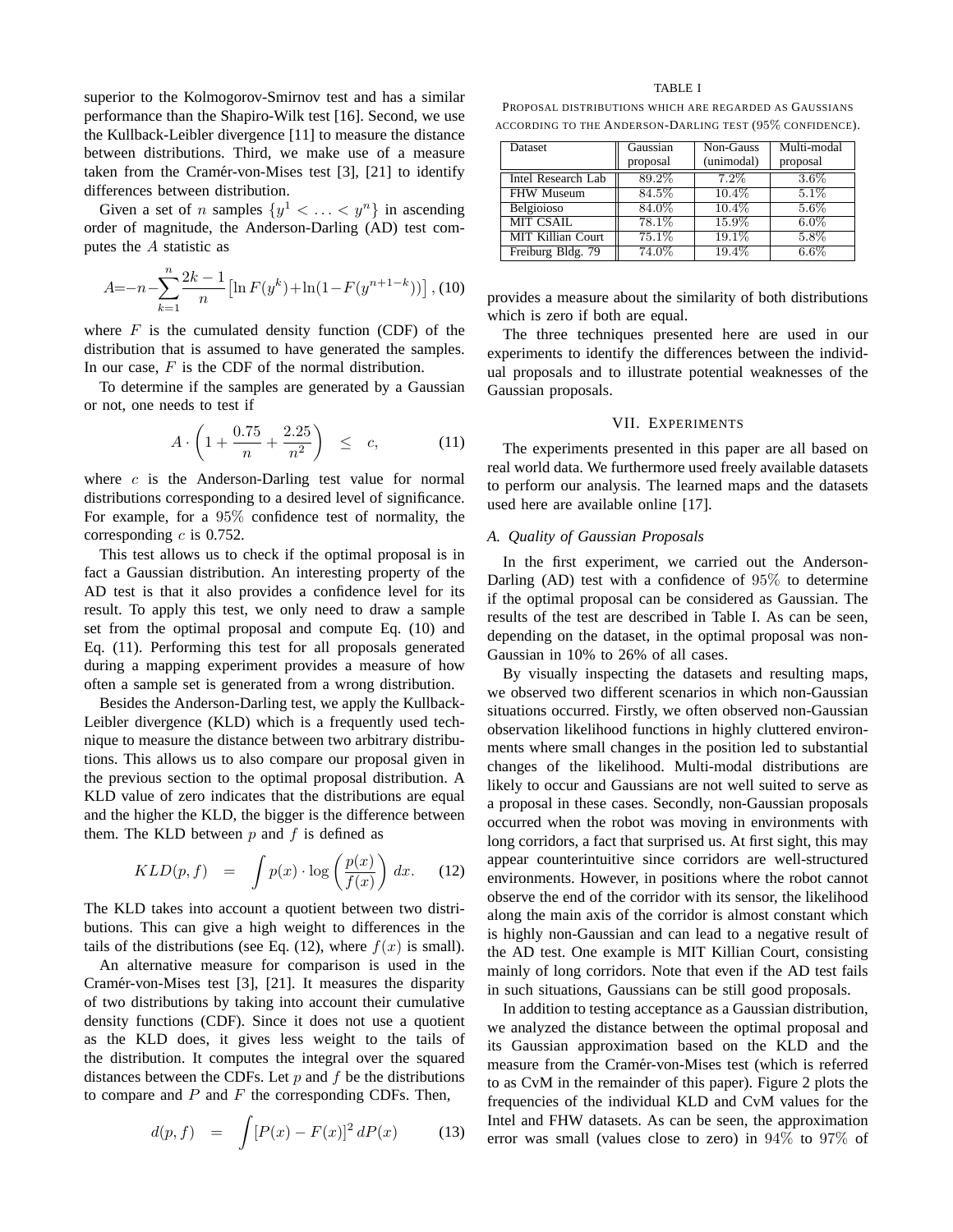

Fig. 2. Difference between the optimal proposal and the Gaussian approximation based on the Intel Research Lab (first row) and the FHW dataset (second row). The images on the left depict the frequencies of the individual Kullback-Leibler divergence values and the images on the right show the frequencies of the distance measure based on the Cramér-von-Mises test (see Eq. (13)). The right-most bin contains also all values larger or equal 0.4 (KLD) and 0.2 (CvM).

all cases. In all other cases, however, the distributions were substantially different. This fact is represented by the peak in the right-most bin of the histograms which contains all values larger or equal than 0.4 (KLD) and 0.2 (CvM). This peak corresponds to situations with multi-modal distributions which can only be badly approximated by a Gaussian. Note that similar results were obtained for the other datasets (see first row of Figure 3).

# *B. Multi-Modal Proposal Distribution*

In the next experiment, we evaluated the alternative sampling strategy proposed in this paper. We used the KLD to compare our new proposal to the optimal proposal distribution. To actually perform the comparison, we computed all modes of the distribution explicitly, which is not required in the mapping system itself as described in Section V. To do so, we drew a set of samples and performed a gradient ascent in the likelihood function to find the individual modes. The modes were then approximated by Gaussians according to the sampled points.

The results of the comparison are shown in Figure 3 for different datasets. The plots in the first row show the KLD distance between the optimal proposal and its Gaussian approximation. The plots in the second row depict the corresponding comparison of our new proposal to the optimal one.

As can be seen, we obtained distributions that no longer approximated a significant fraction of the proposal distributions with large error (i.e., the right-most bin of the distance histograms). In contrast to this, the Gaussian approach approximates the optimal proposal inappropriately in 3% to 6% of all cases. The comparisons using the CvM value showed similar results and are omitted due to reasons of space.

Approaches using the Gaussian proposal have shown to build highly accurate maps of most datasets (compare the experiments in [8]) but there exist situations in which such



Fig. 4. Resulting map of the MIT CSAIL dataset using a Gaussian proposal (left) and our new approach (right). The Gaussian approach fails due to highly non-Gaussian likelihood functions in the cluttered room (illustrated for a given orientation  $\theta$  in the top image). Trajectory length: 385m, recording time: 7 min, average speed: 0.9m/s.

TABLE II EXECUTION TIME ON A 2.8 GHZ PC WITH A P4 SINGLE CORE CPU.

| Dataset                  | N  | <b>Execution</b> time |                   |                   |
|--------------------------|----|-----------------------|-------------------|-------------------|
|                          |    | optimal               | [8]               | new method        |
| <b>MIT Killian Court</b> | 80 | 155h                  | $112 \text{ min}$ | $113 \text{ min}$ |
| Freiburg Bldg. 79        | 30 | 84 h                  | $62 \text{ min}$  | $62 \text{ min}$  |
| Intel Research Lab       | 30 | 40 <sub>h</sub>       | $29$ min          | $29$ min          |
| FHW Museum               | 30 | 38 <sub>h</sub>       | $27 \text{ min}$  | $27 \text{ min}$  |
| Belgioioso               | 30 | 18 <sub>h</sub>       | $13 \text{ min}$  | $13 \text{ min}$  |
| <b>MIT CSAIL</b>         | 30 | 10 <sub>h</sub>       | 7 min             | $7 \text{ min}$   |

techniques are likely to fail. This is especially the case if the dominant mode in the likelihood function is not the correct one. Such a situation occurs, for example, in the CSAIL dataset [17] recorded at MIT. Our expectation is that modeling multiple modes in the proposal distribution leads to more robust filters. We carried out 10 experiments with different random seeds and evaluated the success rate of the approach using the Gaussian proposal and our new method. Using the Gaussian approximation for the proposal distribution, the final map had the correct topology (all loops closed, etc.) in only 20% of trials whereas our new approach generated a correct map every time. Figure 4 shows example maps using the Gaussian proposal (left) and our new approach (right).

# *C. Runtime*

In principle, it is possible to avoid Gaussian approximations in the proposal distribution. The main disadvantage when sampling from the optimal proposal is the high computational overhead. To illustrate this overhead, Table II shows the execution time for the individual approaches as well as the number of samples used (N). As can be seen, sampling from the optimal proposal is not suitable for practical applications since it took up to one week to correct a single dataset. In contrast to this, the computational overhead of our new approach is negligible. It allows a robot to learn an accurate map online while moving through the environment.